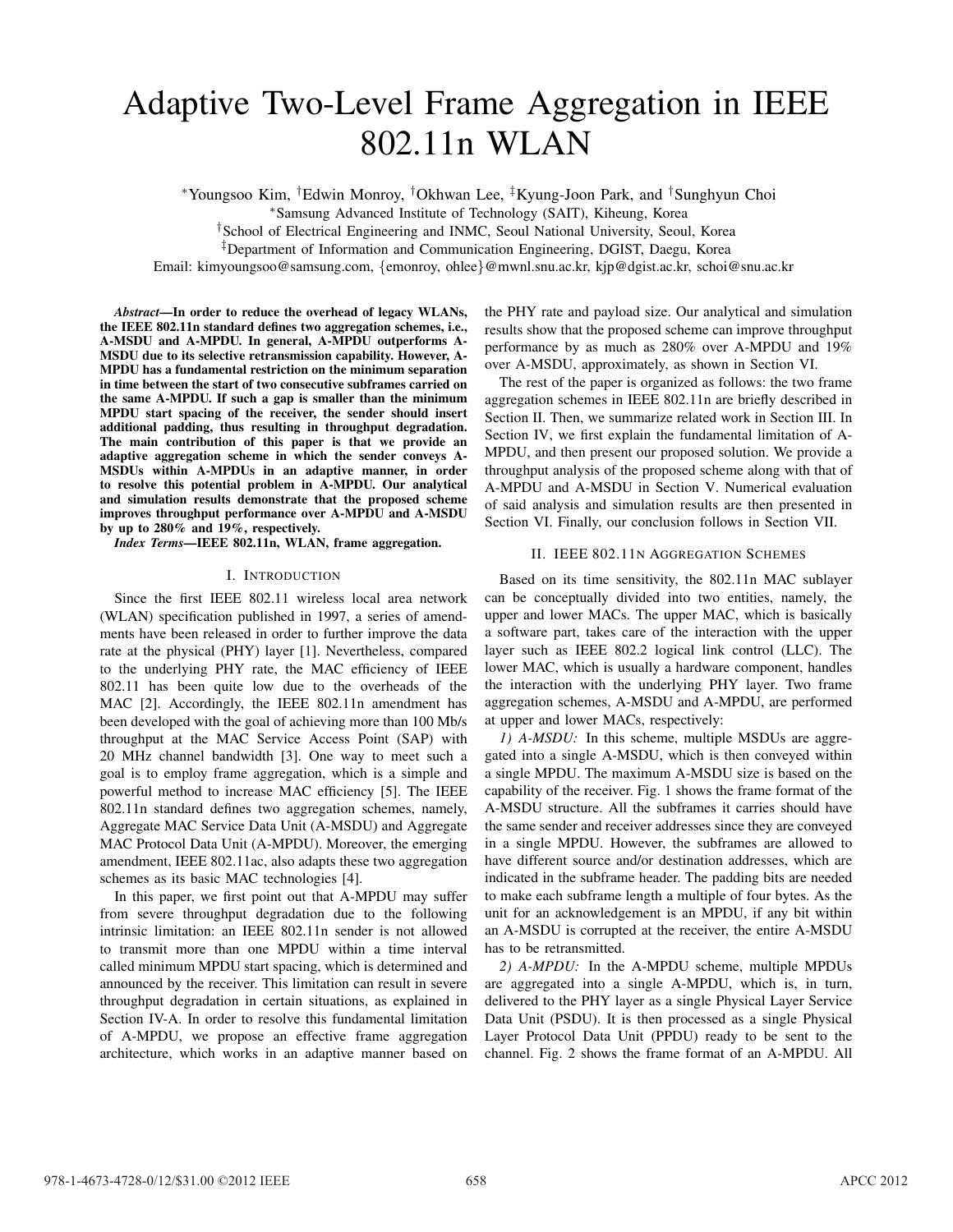

Fig. 1: Frame structure of A-MSDU.



Fig. 2: Frame structure of A-MPDU.

the subframes have the same sender and receiver addresses, and each subframe is preceded by an MPDU delimiter such that the structure of the A-MPDU can usually be recovered even when one or more MPDU delimiters are received with errors. As already mentioned, in the 802.11 MAC, the unit for an acknowledgement is an MPDU. Hence, each subframe within an A-MPDU should be individually acknowledged. As multiple MPDUs are transmitted within a single PPDU, the usage of the Block Ack (BA) is needed for the A-MPDU scheme.

## III. RELATED WORK

Most of the studies on frame aggregation in IEEE 802.11n can be classified into the following two categories: performance analysis, and optimal frame size and aggregation method selection. The studies in the first category typically present an analytical model for describing the operation and performance of the two 802.11n frame aggregation schemes. For example, in [8], a simulation-based performance comparison of the maximum throughput of the aggregation methods is presented. Note that the two-level aggregation evaluated in [8] is similar to our scheme, but here we have applied it to solve the identified limitation in A-MPDU aggregation. An analytical study of the A-MSDU and A-MPDU schemes is performed in [9] while the authors in [10] propose a transmission queue model of an 802.11n station employing frame aggregation. Similarly, an analytical model to evaluate the throughput performance based on an enhanced discretetime Markov chain is presented in [11]. As for the other category, in [14] the authors propose a frame size adaptation algorithm for A-MPDU aggregation that combines it with fragmentation of large MSDU. The authors also introduce an analytical model to determine the optimal size of each aggregated fragment. The idea of combining fragmentation with A-MPDU aggregation is also presented in [13]. In addition, a simple scheduling algorithm that decides which

aggregation option to use is proposed in [12]. As we can see, there is a wealthy body of research on the subject of frame aggregation in 802.11n. However, to our best knowledge, no previous work has explicitly studied the receiver capabilityinduced performance degradation in A-MPDU. Moreover, our proposed aggregation scheme can be combined with these existing methods to further improve throughput performance.

#### IV. PROPOSED AGGREGATION ARCHITECTURE

In this section, we first point out that A-MPDU as defined in the 802.11n standard has an intrinsic limitation on throughput performance when the receiver has low capability in terms of deaggregation, that is, when it is not able to decode A-MPDU subframes whose start times are too close to each other. In particular, this performance degradation can be exacerbated either when the aggregated subframe size is small or when the underlying PHY rate is high. Next, in order to resolve such a limitation, we propose a simple and practically efficient aggregation architecture.

# *A. Limitation of A-MPDU Performance*

When using A-MPDU aggregation, a transmitting station is not allowed to transmit more than one A-MPDU subframe within the time limit defined by a parameter called Minimum MPDU Start Spacing, <sup>1</sup> or *tMMSS*, which depends on the receiver's capability. In order to satisfy this limit, the number of bytes between the start of two consecutive A-MPDU subframes needs to be equal to or greater than  $L_{min} =$  $t_{MMSS} \cdot r/8$ , where  $t_{MMSS}$  is in  $\mu$ s, and  $r$  is the PHY data rate in Mb/s. If the number of bytes between the start of two consecutive A-MPDU subframes is less than *Lmin*, one or more "dummy" MPDU delimiters (i.e., delimiters without a subsequent MPDU) need to be added so as to satisfy the timing requirement. We can easily expect that using MPDU delimiters will degrade throughput performance.

This throughput degradation will become more severe with small subframe sizes because of the increased padding ratio. According to [6], the packet size distribution of the Internet is bimodal at 40 bytes and 1,500 bytes with around 40% and 20% of total packets, respectively. Moreover, about 60% of the Internet packets are smaller than 500 bytes. Consequently, the performance degradation of A-MPDU imposed by  $t_{MMSS}$ will become more severe in practice due to small frame sizes.

## *B. Proposed Aggregation Scheme*

From the observations described in the previous section, we can conclude that the conventional A-MPDU scheme alone is insufficient in terms of throughput enhancement. Moreover, A-MPDU is performed at the lower MAC, which is usually a hardware-based structure. Hence, in order to support A-MPDU, additional hardware is required to support the mechanism to insert dummy MPDU delimiters.

<sup>&</sup>lt;sup>1</sup>This is a three-bit subfield in the A-MPDU Parameters field within the HT Capabilities information element, which indicates the minimum time between the start of two adjacent MPDUs within an A-MPDU, measured at the PHY SAP [3].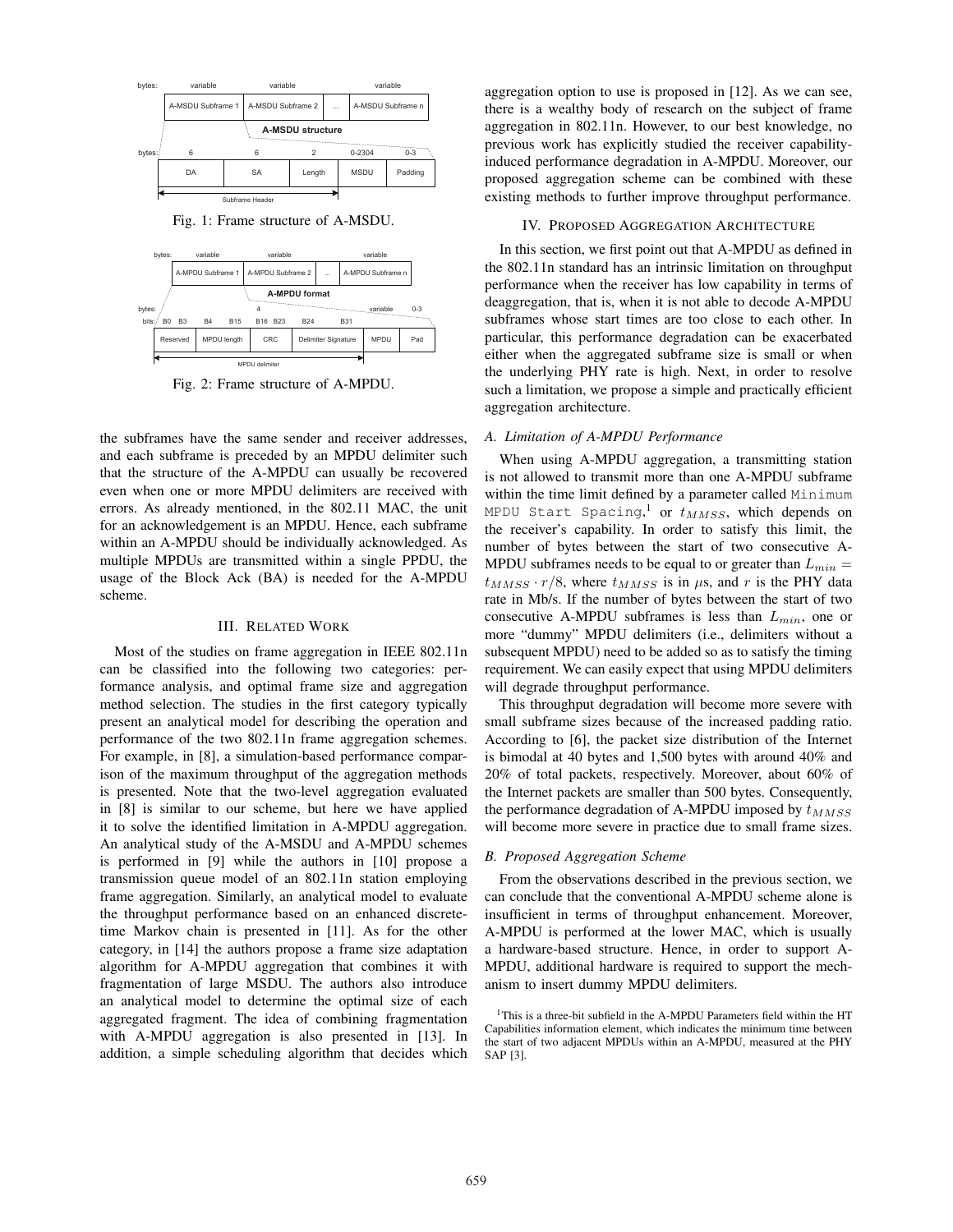

Fig. 3: Comparison between the basic and proposed structures.  $L_{\text{MPDU}}$  is the A-MPDU subframe size before inserting dummy MPDU delimiters, as explained in Section IV-A.

In order to resolve this drawback of the conventional A-MPDU, we propose an adaptive, two-level aggregation architecture when A-MPDU is used. Specifically, when the lower MAC is expected to use additional MPDU delimiters, our scheme employs A-MSDU aggregation at the upper MAC, while at the lower MAC A-MPDU is always used. With the proposed architecture, the hardware structure of the lower MAC becomes simpler. Fig. 3 compares the proposed aggregation scheme and the basic one. In the proposed scheme, when the upper MAC detects that the size of an MSDU is less than *Lmin*, it performs A-MSDU aggregation in order to make the MPDU size larger than *Lmin*. With this mechanism, additional dummy MPDU delimiters are no longer needed. Moreover, under the basic structure, the lower MAC needs to perform a comparison procedure in order to decide whether it will add additional MPDU delimiters or not. However, with the proposed structure, the comparison routine is carried out only at the upper MAC, which is basically a software component. Consequently, by the proposed architecture, the hardware structure of a station can become simpler.

#### V. PERFORMANCE ANALYSIS

In this section, in order to evaluate the performance of different aggregation schemes, we analyze the maximum throughput performance under an error-free environment. In this analysis, we consider the following three scenarios in which a single or multiple PPDUs are acknowledged by a BA, depending on the type of aggregation that a PPDU conveys:

- *•* (Case 1) A-MSDU: An A-MSDU is conveyed in a single PPDU, with multiple PPDUs being acknowledged by a BA.
- *•* (Case 2) A-MPDU: A PPDU carries an A-MPDU consisting of multiple MPDUs. Each PPDU is acknowledged by a BA.



Fig. 4: Frame exchange structure for the block acknowledgement scenario.

*•* (Case 3) A-MSDU embedded in A-MPDU: This is our proposed scheme where each PPDU is also acknowledged by a BA.

In order to compare the achievable throughput of different aggregation schemes, we design a common frame exchange structure for all three cases as shown in Fig. 4. The frame exchange structure consists of the following three phases: channel access, frame transmission, and acknowledgement, whose durations are  $T_{CA}$ ,  $T_{FT}$ , and  $T_{ACK}$ , respectively.  $T_{CA}$  consists of the average backoff time, RTS/CTS frame transmission time, and a couple of short interframe spaces as shown in Fig. 4. The frame transmission  $(T_{\text{FT}})$  and acknowledgement  $(T_{\text{ACK}})$ phases are repeated *n* times up to the transmission opportunity (TXOP) time duration,  $T_{\text{TXOP}}$ . In addition,  $T_{\text{FE}}$  denotes the total time duration for a series of frame transmission and acknowledgement phases<sup>2</sup>. We assume that the size of an MSDU is fixed to  $L_{\text{MSDU}}$  for all aggregation schemes. In all the cases we use compressed BA. Note that in Case 1, Block Ack Request (BAR)/BA sequences as shown in Fig. 4 are used while in Cases 2 and 3, BAR is omitted (i.e., implicit BAR).

With these notations, the throughput can be expressed as

$$
Throughout = L_{\text{DATA}} / (T_{\text{FE}} + T_{\text{CA}}), \tag{1}
$$

where  $L_{\text{DATA}}$  denotes the total amount of the payload delivered during a TXOP. In the following sections, we calculate  $L_{\text{DATA}}$ and  $T_{\text{FE}}$  for each of the three cases.

*1) Case 1:* As shown in Fig. 4, multiple PPDUs are acknowledged by a BA in this scenario. First, the length of an A-MSDU subframe and an A-MSDU are, respectively, given as

$$
L_{A\text{-MSDU subframe}} = L_{\text{MSDU}} + L_{A\text{-MSDU subframe header}}, \quad (2)
$$

and

$$
L_{\text{A-MSDU}} = L_{\text{A-MSDU subframe}} \cdot N_{\text{A-MSDU subframe}}, \tag{3}
$$

where *L*A-MSDU subframe header is the length of the A-MSDU subframe header of 14 bytes plus padding and *N*<sub>A-MSDU</sub> subframe is the number of A-MSDU subframes in one A-MSDU.<sup>3</sup>

Now, the transmission time for one PPDU, i.e., *T*<sub>PPDU</sub>, can be calculated by

$$
T_{\rm PPDU} = T_{\rm PHY} + \frac{8 \cdot (L_{\rm MAC\ overhead} + L_{\rm A\text{-MSDU}})}{BpS(\rm MCS\ index)} \cdot T_{\rm symbol}, \tag{4}
$$

<sup>2</sup>In Fig. 4,  $T_{\text{FE}}$  can be calculated by n  $\cdot$  ( $T_{\text{FT}} + T_{\text{ACK}}$ ).<br><sup>3</sup>The number of A-MSDU subframes in one A-MSDU,  $N_{\text{A-MSDU subframe}}$ can be calculated by *[Maximum A-MSDU length/L<sub>A-MSDU subframe</sub>]*, where the maximum A-MSDU length is either 3,869 or 7,965.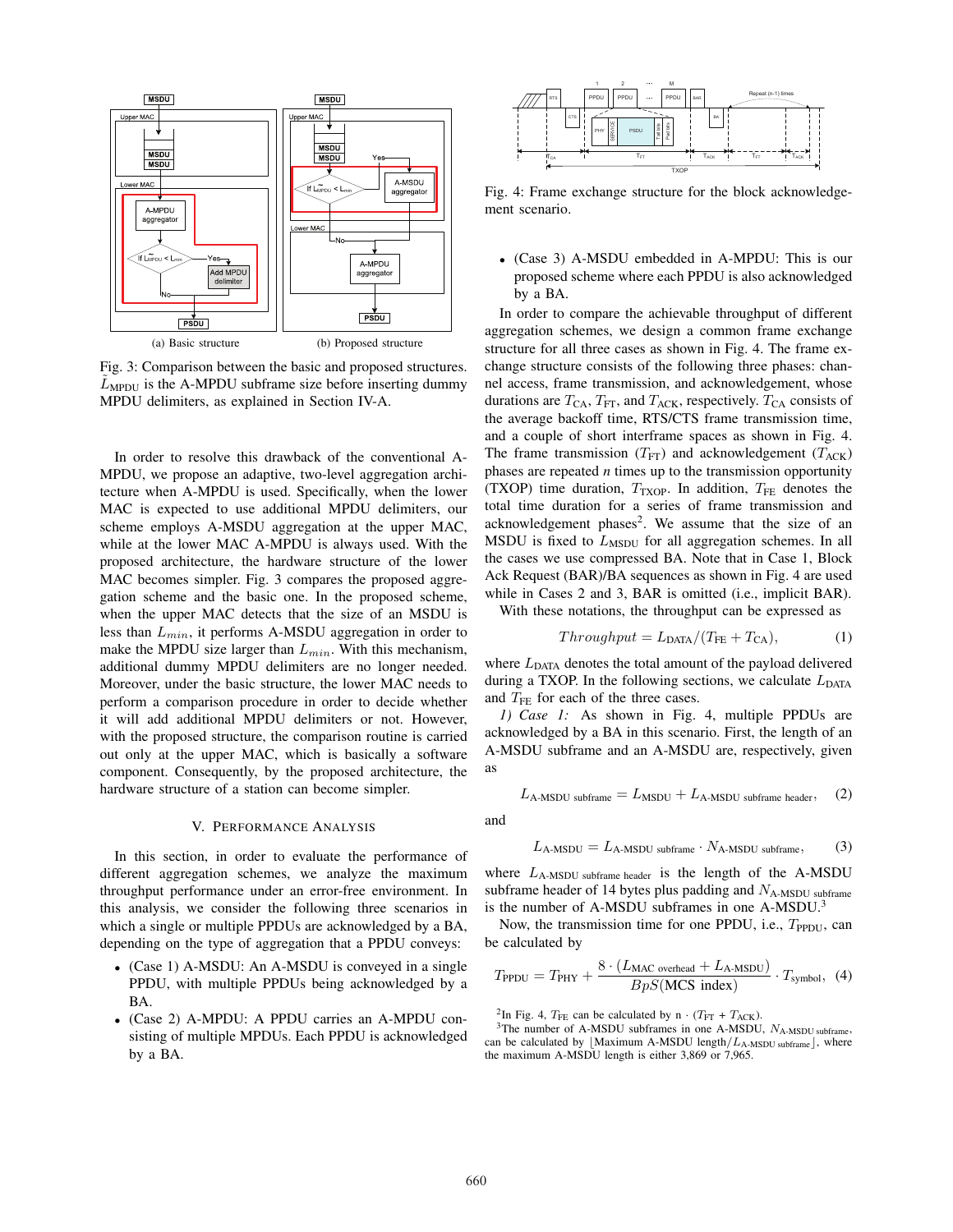where  $T_{\text{PHY}}$  is the transmission time of the PHY layer overhead, i.e., preamble and PLCP header, and *L*<sub>MAC overhead</sub> is the length of the MAC overhead in bytes. In addition, *BpS* (MCS index) is the number of bits per OFDM symbol for the transmission rate referred to as the MCS index and *T*symbol is the time duration of one OFDM symbol.

Then, the frame transmission time and the frame exchange time are given as follows:

$$
T_{\rm FT} = M \cdot (T_{\rm PPDU} + T_{\rm SIFS}),\tag{5}
$$

and

$$
T_{\rm FE} = n \cdot \{T_{\rm FT} + T_{\rm ACK}\},\tag{6}
$$

where *M* is the number of MPDUs acknowledged by the following BA, which is equal to the number of PPDUs in the case of A-MSDU. Here,  $T_{ACK}$  is the transmission time for BAR and BA plus two SIFS duration. The series of PPDUs and following BAR/BA exchanges are repeated until TXOP time duration. In addition, *n* is the repetition number of the series of PPDUs and BAR/BA exchange, calculated by *⌊*(*T*TXOP *− T*RTS/CTS)*/*(*T*FT + *T*ACK)*⌋*, where *T*RTS/CTS denotes the time for Request to Send and Clear to Send (RTS/CTS) frame transmission.4

Finally, the total amount of delivered payload can be expressed as

$$
L_{DATA} = L_{MSDU} \cdot N_{A\text{-MSDU subframe}} \cdot M \cdot n. \tag{7}
$$

*2) Case 2:* In this case, as well as in Case 3,  $M = 1$  since each PPDU conveying a number of MPDUs is acknowledged by a single BA. Let  $L_{\text{MPDU}}$  be the length of an MPDU, which is given as  $L_{\text{MAC overhead}} + L_{\text{MSDU}}$ . Here, for notational simplicity, let *L*<sub>MPDU</sub> denote the length of an MPDU plus any possible padding, which is used to make the subframe length a multiple of four bytes. In addition, let  $L_{\text{MPDU}} = L_{\text{MPDU}} + L_{\text{MPDU}}$ , where  $L_{\text{MPDU del}}$  denotes the length of an MPDU delimiter. Then, the length of an A-MPDU subframe is given as

$$
L_{\text{A-MPDU subframe}} = \begin{cases} \tilde{L}_{\text{MPDU}}, & \text{if } \tilde{L}_{\text{MPDU}} \ge L_{min}; \\ \tilde{L}_{\text{MPDU}} + L_{\text{del}}, & \text{otherwise.} \end{cases}
$$
(8)

Here,  $L_{\text{del}} = L_{\text{MPDU del}} \cdot N_{\text{MPDU del}}$ , where  $N_{\text{MPDU del}}$  is the number of MPDU delimiters, which can be calculated as  $N_{\text{MPDU del}} = \left[ (L_{min} - \tilde{L}_{\text{MPDU}})/L_{\text{MPDU del}} \right].$ 

Now, the length of an A-MPDU can be obtained as

$$
L_{\text{A-MPDU}} = L_{\text{A-MPDU subframe}} \cdot N_{\text{A-MPDU subframe}}, \tag{9}
$$

where

 $N_{\text{A-MPDU subframe}}$  =  $\min \left\{ \left| \frac{\text{Maximum A-MPDU length}}{L_{\text{A-MPDU subframe}}}\right|, M_{max} \right\},$ and  $M_{max}$  is the maximum number of MPDUs that one BA can acknowledge, i.e., 64.

<sup>4</sup>In this case,  $M = 64$  is assumed since it is the maximum number of MPDUs that can be acknowledged by a single BA. If a TXOP is fully utilized, the last *T*<sub>FT</sub> may include fewer PPDUs, but we do not consider such a possibility for simplicity.

The transmission time for one PPDU, *T*<sub>PPDU</sub>, can be calculated as follows:

$$
T_{\rm PPDU} = T_{\rm PHY} + \frac{8 \cdot L_{\rm A-MPDU}}{BpS(\rm{MCS}\ index)} \cdot T_{\rm{symbol}}.
$$
 (10)

Hence, the frame exchange time,  $T_{FE}$  in this case can be obtained in a similar manner to (6) by putting (10) into (5) with  $M = 1$ . Finally, the total amount of the delivered payload in this case is given as

$$
L_{DATA} = L_{\text{MSDU}} \cdot N_{\text{A-MPDU subframe}} \cdot n. \tag{11}
$$

*3) Case 3:* In this case, a single PSDU consists of one A-MPDU, which contains multiple A-MPDU subframes. Each A-MPDU subframe consists of one MPDU delimiter and an MPDU, which is an A-MSDU in this case. The length of an A-MSDU is given as

$$
L_{\text{A-MSDU}} = L_{\text{A-MSDU subframe}} \cdot N_{\text{A-MSDU subframe}}.\tag{12}
$$

In this case, *N*A-MSDU subframe can be calculated by  $\lfloor x/L_{\text{A-MSDU subframe}} \rfloor$ , where *x* is the minimum value between the Maximum A-MSDU length (3,869 or 7,965 bytes) and the maximum MPDU length in an A-MPDU subframe (4,095 bytes).

While the frame exchange time,  $T_{FE}$ , can be obtained in the same manner as in Case 2, the length of an MPDU and an A-MPDU subframe are, respectively, given as

$$
L_{\text{MPDU}} = L_{\text{MAC overhead}} + L_{\text{A-MSDU}},\tag{13}
$$

and

$$
L_{\text{A-MPDU subframe}} = L_{\text{MPDU del}} + L_{\text{MPDU}}.\tag{14}
$$

Consequently, the total amount of the delivered payload can be obtained as

$$
LDATA = LMSDU · NA-MSDU subframe · NA-MPDU subframe · n. (15)
$$

#### VI. PERFORMANCE EVALUATION

In this section, we evaluate the performance of the proposed scheme compared with that of conventional aggregation mechanisms via analysis based on the derivations in the previous section and NS3 simulation [15]. In order to focus on the performance of frame aggregation, we first consider a very simple one-to-one network topology with a single source operating under saturated traffic conditions, which is transmitting data to a single destination over an ideal wireless channel without any interference or errors. In addition, we assume that the stations work under a HT-mixed mode, which defines the structure of the HT preamble, its components and duration [3]. We use the following parameters:  $t_{MMSS}$  = 16  $\mu$ s, TXOP duration = 8,160  $\mu$ s, Maximum A-MPDU length = 65,535 bytes, and Maximum A-MSDU length = 7,935 bytes, where these last two values correspond to the maximum values defined in the standard [3]. When A-MPDU is used, we also make sure that its maximum time duration is no greater than 10 ms [3].

Fig. 5 and 6 show the throughput performance of each aggregation scheme with  $MCS = 31$  (260 Mb/s) and 15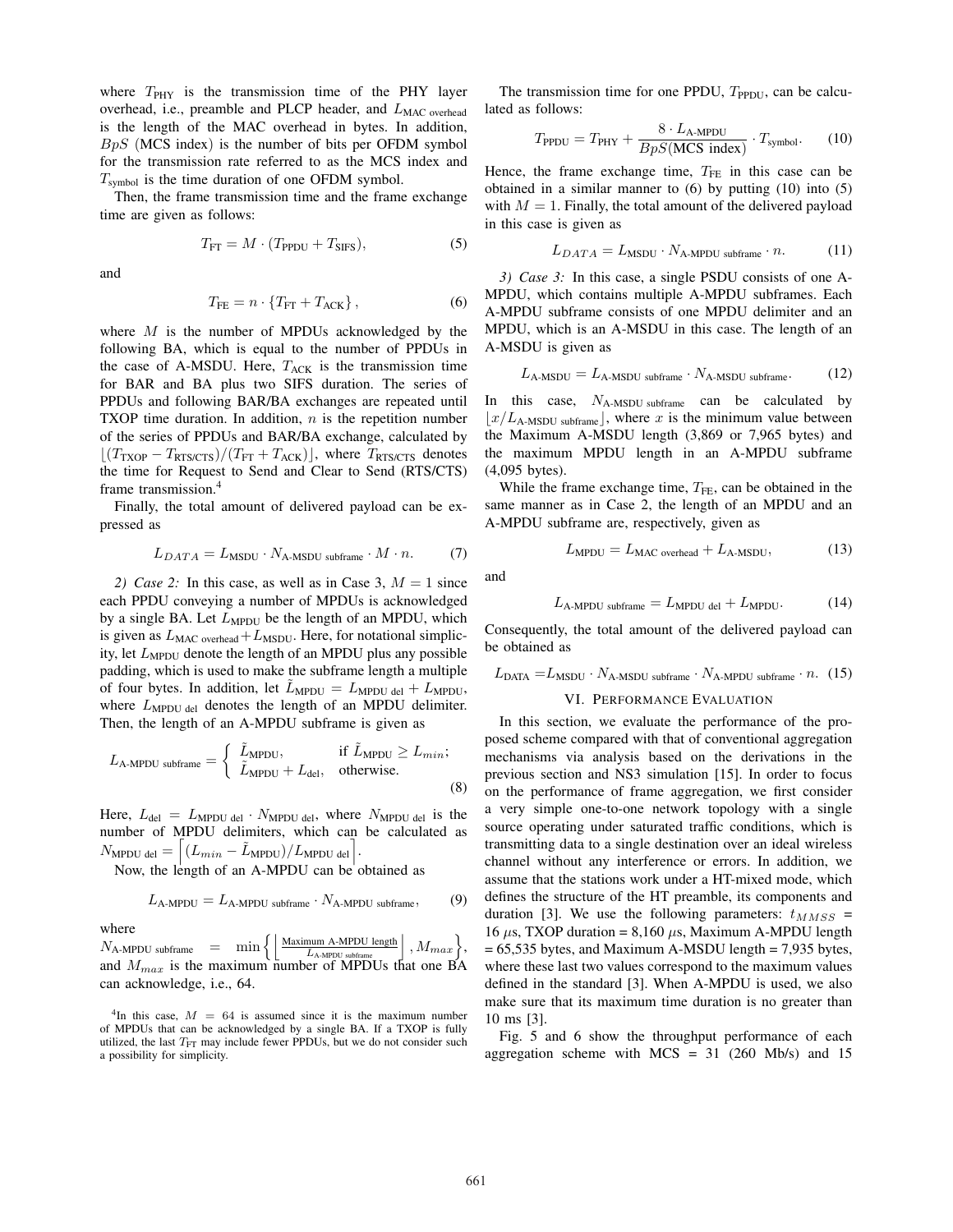

Fig. 5: Throughput comparison for a one-to-one scenario with PHY rate  $= 260$  Mb/s.



Fig. 6: Throughput comparison for a one-to-one scenario with PHY rate = 130 Mb/s.

(130 Mb/s), respectively. For comparison, we also include the case of no aggregation. We first observe that the analytical and simulation results (denoted by "Sim." on the figures) match pretty well across all the range of MSDU sizes, thus confirming the validity of our analysis in the previous section. Then, it can be observed that the performance of the proposed scheme combines the advantages of A-MSDU and A-MPDU aggregations. The former yields more even throughput performance across different payload sizes. In general, A-MSDU is more efficient terms of throughput than A-MPDU due mainly to MAC header overhead. In our case, however, its throughput is lower than that of the A-MPDU scheme for large payload sizes, because the Maximum A-MSDU length is much smaller than that of A-MPDU. The A-MPDU performance, in turn, suffers severe degradation when the MSDU size is small due to additional dummy MPDU delimiters, while it exceeds that of A-MSDU for large payload sizes.

From the discussion in Section IV-A, we know that when the size of the A-MPDU subframe is smaller than *Lmin*, the transmitter needs to add dummy MPDU delimiters, which may severely degrade the throughput performance. For example, in Fig. 5, *Lmin* = 520 bytes and, consequently, the A-MPDU throughput becomes significantly low for any payload size less than *Lmin*. The proposed scheme, on the other hand,



Fig. 7: Throughput comparison for a one-to-one scenario with different MCS indices.



Fig. 8: Throughput comparison for a 10-station scenario with PHY rate = 260 Mb/s.

shows much better performance for such small MSDU sizes. Its throughput improvement over A-MPDU and A-MSDU is as high as around 280% and 19%, respectively, with a payload of 100 bytes, according to simulation results in Fig. 5. Furthermore, the throughput performance of the proposed scheme is as high as that of the A-MPDU scheme for large MSDU sizes. It should be also noted that the gap between A-MPDU and A-MSDU for small MSDU sizes is larger with 260 Mb/s compared with that with 130 Mb/s since more MPDU delimiters are added for A-MPDU in this case.

The proposed scheme improves the throughput performance particularly with high PHY rate and/or small payload size. Fig. 7 shows the throughput performance of each aggregation scheme for different MCS indices, obtained by simulation, when the payload size is 100 bytes. We can see that the proposed scheme outperforms conventional aggregation mechanisms in all cases, especially when compared with A-MPDU. Furthermore, the difference becomes more significant as the PHY rate increases, as predicted. The proposed scheme's throughput is even 11% higher than that of A-MSDU approximately, for the highest MCS.

We now proceed to evaluate each aggregation scheme in a network with multiple stations via NS3 simulation. We have randomly placed 10 stationary stations on a circle of 5 meter radius around an AP, with no interference or hidden nodes.